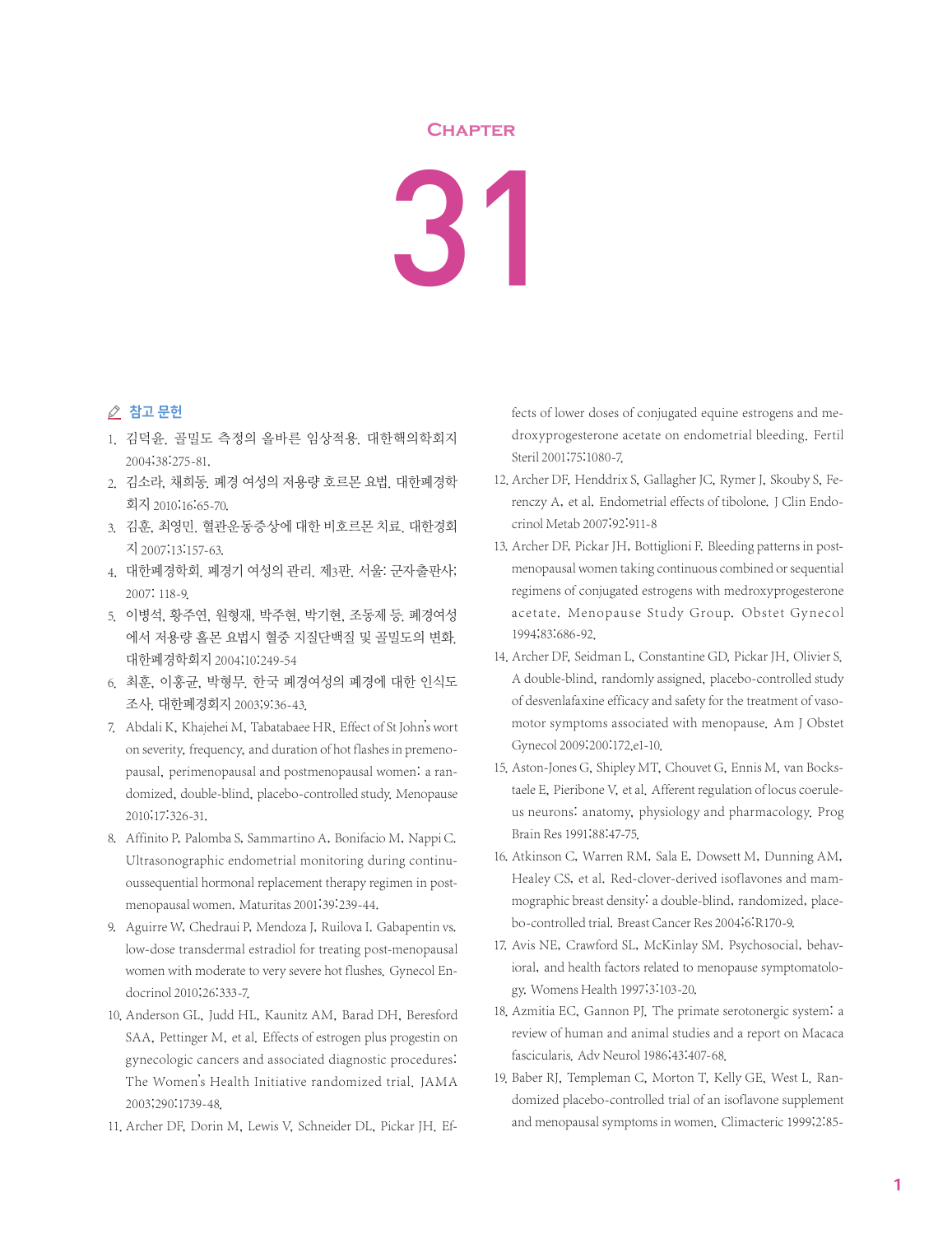92.

- 20. Bachmann G, Lobo RA, Gut R, Nachtigall L, Notelovitz M. Efficacy of low-dose estradiol vaginal tablets in the treatment of atrophic vaginitis: a randomized controlled trial. Obstet Gynecol 2008;111:67-76.
- 21. Bachmann GA, Schaefers M, Uddin A, Utian WH. Microdose transdermal estrogen therapy for relief of vulvovaginal symptoms in postmenopausal women. Menopause 2009;16:877-82.
- 22. Bachmann GA, Timmons MC, Abernethy WD. Breakthrough bleeding patterns in two continuous combined estrogen/progestogen hormone replacement therapies, one of which included androgens. J Womens Health Gend Based Med 1996;5:205-12.
- 23. Bakos O, Smith P, Heimer G. Transvaginal ultrasonography for identifying endometrial pathology in postmenopausal women. Maturitas 1994;20:181-9.
- 24. Barakat RR, Bundy BN, Spirtos NM, Bell J, Mannel RS; Gynecologic Oncology Group Study. Randomized double-blind trial of estrogen replacement therapy versus placebo in stage I or II endometrial cancer: a Gynecologic Oncology Group Study.J Clin Oncol 2006;24:587-92.
- 25. Barrett-Conner E, Young RH, Notelovitz M, Sullivan J, Wiita B, Yang HM, et al. A two-year, double-blind comparison of estrogen-androgen and conjugated estrogens in surgically menopausal women. Effects on bone mineral density, symptoms and lipid profiles. J Reprod Med 1999;44:1012-20.
- 26. Barrett-Connor E, Timmons C, Young R, Witta B, and the Estratest Working Group. Interim safety analysis of a two-year study comparing oral estrogen-androgen and conjugated estrogens in surgically menopausal women. J Womens Health 1996;5:593-602.
- 27. Blumel JE, Castelo-Branco C, Rocangliolo ME, Bifa L, Tacla X, Mamani L. Changes in body mass index around menopause:a population study of Chilean woman. Menopause 2001;8:239-44.
- 28. Borrelli F, Ernst E. Alternative and complementary therapies for the menopause. Maturitas 2010;66:333-43.
- 29. Borrelli F, Ernst E. Black cohosh (Cimicifuga racemosa) for menopausal symptoms: a systematic review of its efficacy. Pharmacol Res 2008;58:8-14.
- 30. Borud EK, Alraek T, White A, Fonnebo V, Eggen AE, Hammar M, et al. The Acupuncture on Hot Flushes Among Menopausal Women (ACUFLASH) study, a randomized controlled trial. Menopause 2009;16:484-93.
- 31. Borud EK, Alraek T, White A, Grimsgaard S. The Acupuncture on Hot Flashes Among Menopausal Women study: ob-

servational follow-up results at 6 and 12 months. Menopause 2010;17:262-8.

- 32. Bots ML, Evans GW, Riley W, McBride KH, Paskett ED, Helmond FA, et al. The effect of tibolone and continuous combined conjugated equine oestrogens plus medroxyprogesterone acetate on progression of carotid intima-media thickness. Eur Heart J 2006;27:746-55
- 33. Buckler HM, Robertson WR, Wu FCW. Which androgen replacement therapy for women? J Clin Endocrinol Metab 1998;83:3920-4.
- 34. Burger HG, Dudley EC, Cui J, Dennerstein L, Hopper J. A prospective longitudinal study of serum testosterone, dehydroepiandrosterone sulfate, and sex hormone-binding globulin levels through the menopause transition, J Clin Endocrinol Metab 2000;85:2832-8.
- 35. Butt DA, Lock M, Lewis JE, Ross S, Moineddin R. Gabapentin for the treatment of menopausal hot flashes: a randomized controlled trial. Menopause 2008;15:310-8.
- 36. Carbonell JL, Acosta R, Heredia B, Perez Y, Yero Castaneda MC, Hernandez AV. Mifepristone for the treatment of uterine leiomyomas. Obstet Gynecol 2008;112:1029-37.
- 37. Castelo-Branco C, Vicente J, Figueras F, Sanjuan A, Martinez de Osaba MJ, Casals E, et al. Comparative effects of estrogens plus androgens and tibolone on bone, lipid pattern and sexuality in postmenopausal women. Maturitas 2000;34:161-8.
- 38. Cauley JA, Black DM, Barrett-Connor E, Harris F, Shields K, Applegate W, et al. Effects of hormone replacement therapy on clinical fractures and height loss: The Heart and Estrogen/Progestin Replacement Study (HERS). Am J Med 2001;110:442- 50.
- 39. Cauley JA, Robbins J, Chen Z, Cummings SR, Jackson RD, LaCroix AZ, et al. Effects of estrogen plus progestin on risk of fracture and bone mineral density: the Women's Health Initiative randomized trial. JAMA 2003;290:1729-38.
- 40. Chen Z, Bassford T, Green SB, Cauley JA, Jackson RD, LaCroixAZ, et al. Postmenopausal hormone therapy and body composition--a substudy of the estrogen plus progestin trial of the Women's Health Initiative. Am J Clin Nutr 2005;82:651-6.
- 41. Chlebowski RT, Anderson GL, Gass M, Lane DS, Aragaki AK, Kuller LH, et al. Estrogen plus progestin and breast cancer incidence and mortality in postmenopausal women. JAMA 2010;304:1684-92.
- 42. Chlebowski RT, Hendrix SL, Langer RD, Stefanick ML, Gass M, Lane D, et al. Influence of estrogen plus progestin on breast cancer and mammography in healthy postmenopausal women: The Women's Health Initiative randomized trial. JAMA 2003;289:3243-53.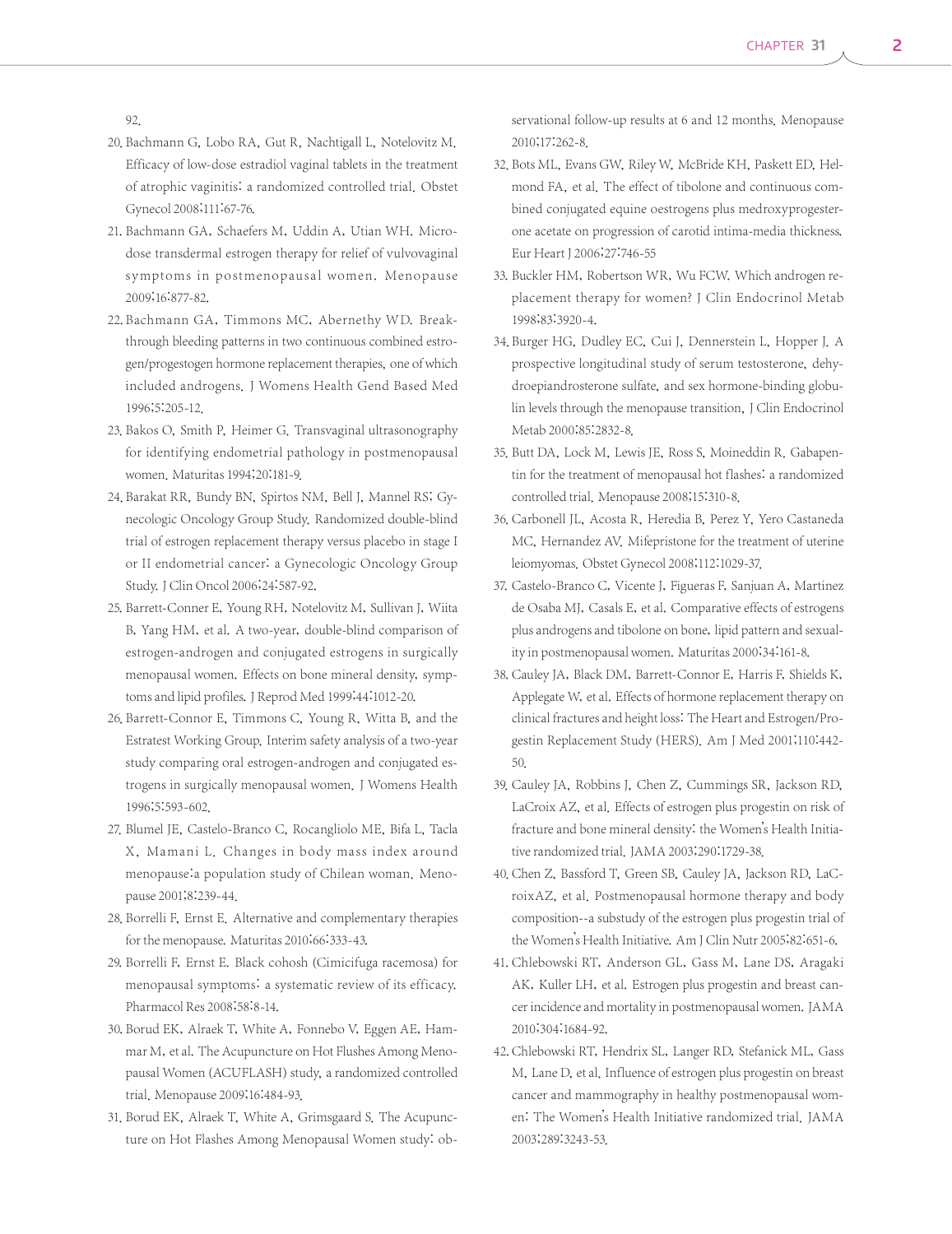- 43. Chlebowski RT, Wactawski-Wende J, Ritenbaugh C, Hubbell FA, Ascensao J, Rodabough R, et al. Estrogen plus progestin and colorectal cancer in postmenopausal women. N Engl J Med 2004;350:991-1004.
- 44. Chwalisz K, Elger W, Stickler T, Goldberg CM, Larsen L. The effects of 1-month administration of asoprisnil (J867), a selective progesterone receptor modulator, in healthy premenopausal women. Hum Reprod 2005;20:1090-99.
- 45. Chwalisz K, Larsen L, Goldberg CM, Edmonds A, Elger W, Winkel CA. A randomized, controlled trial of asoprisnil, a novel selective progesterone receptor modulator in women with uterine leiomyomata. Fertil Steril 2007;87:1399-412.
- 46. Collaborative group on hormonal factors in breast cancer. Breast cancer and hormone replacement therapy: collaborative reanalysis of data from 51 epidemiological studies of 52,705 women with breast cancer and 108,411 women without breast cancer. Lancet 1997;350:1047-59.
- 47. Colvin PL Jr, Auerbach BJ, Koritnik DR, Hazzard WR, Applebaum-Bowden D. fferential effects of oral estrone versus 17 beta-estradiol on lipoproteins in postmenopausal women. J Clin Endocrinol Metab 1990;70:1568-73.
- 48. Coughlin SS, Guistozzi AG, Smith SJ, Lee NC. A meta-analysis of estrogen replacement therapy and risk of epithelial ovarian cancer. J Clin Epidemiol 2000;53:367-75
- 49. Crawford SL, Casey VA, Avis NE, McKinlay SM. A longitudinal study of weight and the menopause transition: results from the Massachusetts Women's Health Study. Menopause 2000;7:96-104.
- 50. Cummings JA, Brizendine L. Comparison of physical and emotional side effects of progesterone or medroxyprogesterone in early postmenopausal women. Menopause 2002;9:253-63.
- 51. Cummings SR, Ettinger B, Delmas PD, Kenemans P, Stathopoulos V, Verwij P, et al. The effects of tibolone in older postmenopausal women. N Engl J Med 2008;359:697-708.
- 52. Cummings SR, Palermo L, Browner W, Marcus R, Wallace R, Pearson J, et al. Monitoring osteoporosis therapy with bone densitometry: misleading changes and regression to the mean. Fracture Intervention Trial Research Group. JA M A 2000;283:1318-21.
- 53. Cummings SRM Ettinger BM, Ettinger B, Delmas PD, Kenemans P, Stathopoulos V, Verwij P, et al. The effects of tibolone in older postmenopausal women, New Engl J Med 2008;359:697-708
- 54. Curb JD, Prentice RL, Bray PF, Langer RD, Horn LV, Barnabei VM, et al. Venous thrombosis and conjugated equine estrogen in women without a uterus. Arch Intern Med 2006;166:772-80.
- 55. Cushman M, Kuller LH, Prentice R, Rodabough RJ, Psaty BM, Stafford RS, et al. Estrogen plus progestin and risk of venous thrombosis. JAMA 2004;292:1573-80.
- 56. Daley AJ, Stokes-Lampard HJ, Macarthur C. Exercise to reduce vasomotor and other menopausal symptoms: a review. Maturitas 2009;63:176-80.
- 57. Daling JR, Malone KE, Doody DR, Voigt LF, Bernstein L, Coates RJ, et al. Relation of regimens of combined hormone replacement therapy to lobular, ductal, and other histologic types of breast carcinoma. Cancer 2002;95:2455-64.
- 58. Davies A, Hendrich J, Van Minh AT, Wratten J, Douglas L, Dolphin AC. Functional biology of the alpha(2)delta subunits of voltage-gated calcium channels. Trends Pharmacol Sci 2007;28:220-8.
- 59. Davis SR, Davison SL, Donath S, Bell RJ. Circulating androgen levels and self-reported sexual function in women. JAMA 2005;294:91-6.
- 60. Davis SR, Hirschberg AL, Wagner LK, Lodhi I, Von Schoultz B. The effect of transdermal testosterone on mammographic density in postmenopausal women not receiving systemic estrogen therapy.J Clin Endocrinol Metab 2009;94:4907-13.
- 61. Davis SR, McCloud P, Strauss BJG, Burger H. Testosterone enhances estradiol's effects on postmenopausal bone density and sexuality. Maturitas 1995;21:227-36.
- 62. Davis SR, Moreau M, Kroll R, Bouchard C, Panay N, Gass M, et al. Testosterone for low libido in postmenopausal women not taking estrogen, New Engl J Med 2008;359:2005-17.
- 63. Davis SR, van der Mooren MJ, van Lunsen RHW, Lopes P, Ribot C, Rees M, et al. Efficacy and safety of a testosterone patch for the treatment of hypoactive sexual desire disorder in surgically menopausal women: a randomized, placebo-controlled trial. Menopause 2006;13:387-96.
- 64. Davison S, Davis SR. New markers for cardiovascular disease risk in women: impact of endogenous estrogen status and exogenous postmenopausal hormone therapy. J Clin Endocrinol Metab 2003;88:2470-8.
- 65. Delmas PD, Pornel B, Felsenberg D, Stakkestad JA, Radowicki S, Garnero P, et al. Three-year follow-up of the use of transdermal 17beta-estradiol matrix patches for the prevention of bone loss in early postmenopausal women. Am J Obstet Gynecol 2001;184:32-40.
- 66. Devogelaer JP, Lecart C, Dupret P, De Nayer P, Nagant De Deuxchaisnes C. Long-term effects of percutaneous estradiol on bone loss and bone metabolism in postmenopausal hysterectomized women. Maturitas 1998;28:243-9.
- 67. Dimitrakakis C, Zhou J, Wang J, Belanger A, Labrie F, Cheng C, et al. A physiologic role for testosterone in limiting estro-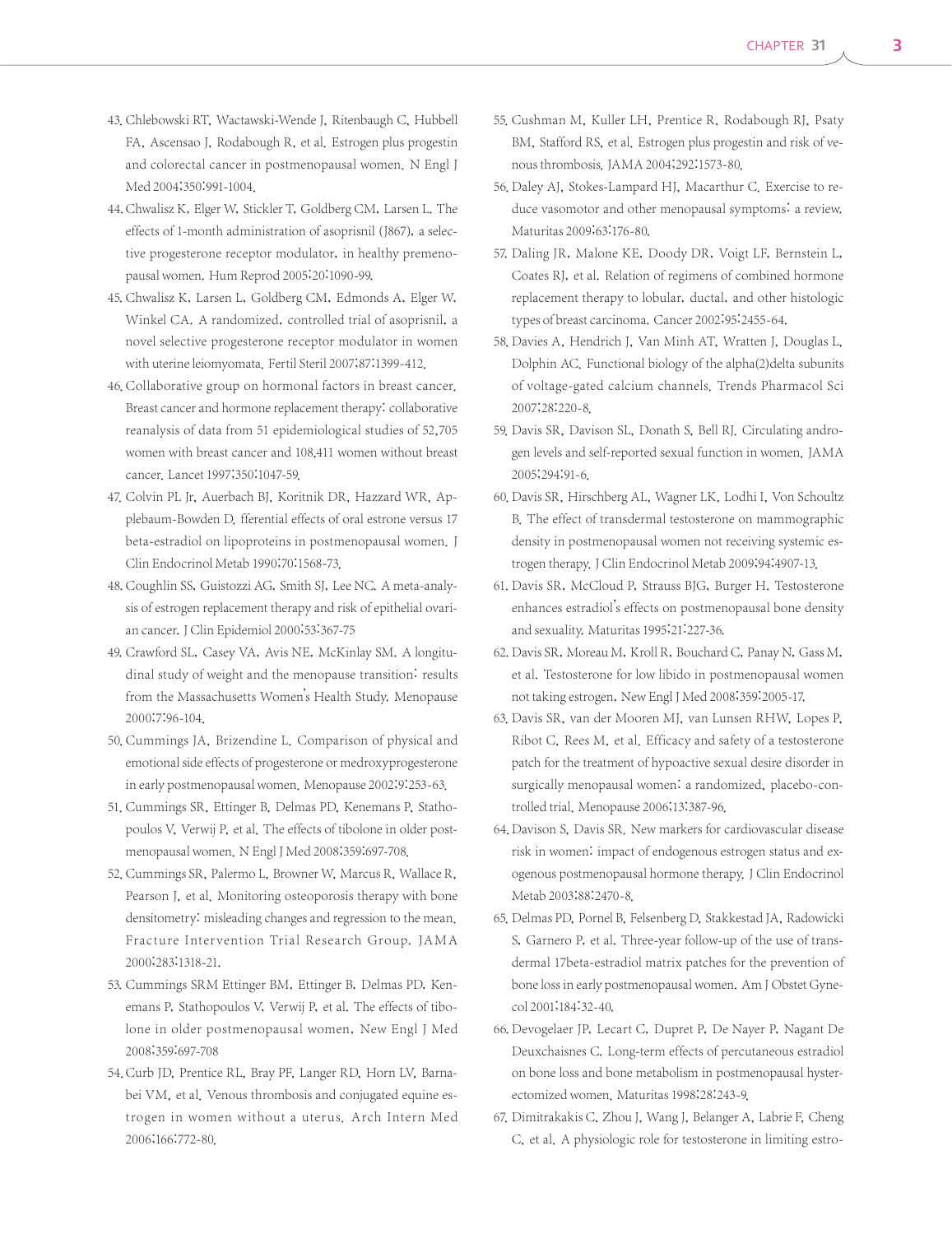genic stimulation of the breast. Menopause 2003;10:292-8.

- 68. Doren M, Rubig A, Coelingh Benink HJT, Holzgreve W, Differential effects on the androgen status of postmenopausal women treated with tibolone and continuous combined estradiol and nore-thindrone acetate replacement therapy, Fertil Steril 2001;75:554-9
- 69. Elshafie MA, Ewies AA. Transdermal natural progesterone cream for postmenopausal women; inconsistent data and complex pharmacokinetics.J Obstet Gynaecol 2007;27:655-9.
- 70. EMAS Revised Statement. Maturitas 2005;51:8-14.
- 71. Espeland MA, Stefanick ML, Kritz-Silverstein D, Fineberg SE, Waclawiw MA, James MK, et al. Effect of postmenopausal hormone therapy on body weight and waist and hip girths. Postmenopausal Estrogen-Progestin Interventions Study Investigators.J Clin Endocrinol Metab 1997;82:1549-56.
- 72. Ettinger B, Ensrud KE, Wallace R, Johnson KC, Cummings SR, Yankov V, et al. Effects of ultralow-dose transdermal estradiol on bone mineral density: a randomized clinical trial. Obstet Gynecol 2004;104:443-51.
- 73. Ettinger B, Grady D, Tosteson AN, Pressman A, Macer JL. Effect of the Women's Health Initiative on women's decisions to discontinue postmenopausal hormone therapy. Obstet Gynecol 2003;102:1225-32.
- 74. Evans ML, Pritts E, Vittinghoff E, McClish K, Morgan KS, Jaffe RB. Management of postmenopausal hot flushes with venlafaxine hydrochloride: a randomized, controlled trial. Obstet Gynecol 2005;105:161-6.
- 75. Fedele L, Bianchi S, Raffaelli R, Zanconato G. A randomized study of the effects of tibolone and transdermal estrogen replacement therapy in postmenopausal women with uterine myomas, Eur J Obstet Gynecol Reprod Biol 2000;88:91-4
- 76. Feldman S, Shapter A, Welch WR, Berkowitz RS. Two-year follow-up of 263 patients with post/perimenopausal vaginal bleeding and negative initial biopsy. Gynecol Oncol 1994;55:56-9.
- 77. Field CS, Ory SJ, Wahner HW, Herrmann RR, Judd HL, Riggs BL. Preventive effects of transdermal 17 beta-estradiol on osteoporotic changes after surgical menopause: a two-year placebo-controlled trial. Am J Obstet Gynecol 1993;168:114- 21.
- 78. Fosbery WHS. Severe climacteric flushings successfully treated by ovarian extract. Br Med J 1897; 1: 1039.
- 79. Fournier A, Berrino F, Clavel-Chapelon F. Unequal risks for breast cancer associated with different hormone replacement therapies: results from the E3N cohort study. Breast Cancer Res Treat 2008;107:103-11.
- 80. Freedman RR. Pathophysiology and treatment of menopausal

hot flashes. Semin Reprod Med 2005;23:117-25.

- 81. Frei-Kleiner S, Schaffner W, Rahlfs VW, Bodmer Ch, Birkhauser M. Cimicifuga racemosa dried ethanolic extract in menopausal disorders: a double-blind placebo-controlled clinical trial. Maturitas 2005;51:397-404.
- 82. Fritz MA, Speroff L. Clinical gynecologic endocrinology and infertility. 8th ed. New York: Lippincott Williams & Wilkins 2010; p.763-5.
- 83. Gallagher JC, Baylink DJ, Freeman R, McClung M. Prevention of bone loss with tibolone in postmenopausal women: results of two randomized double-blind, placebo-controlled, dose-finding studies. J Clin Endocrinol Metab 2001;86:4717- 26
- 84. Gallagher JC, Rapuri PB, Haynatzki G, Detter JR. Effect of discontinuation of estrogen, calcitriol, and the combination of both on bone density and bone markers. J Clin Endocrinol Metab 2002;87:4914-23.
- 85. Gambacciani M, Ciaponi M, Cappagli B, De Simone L, Orlandi R, Genazzani AR. Prospective evaluation of body weight and body fat distribution in early postmenopausal women with and without hormonal replacement therapy. Maturitas 2001;39:125-32.
- 86. Gambrell RD Jr. Use of progestogen therapy. Am J Obstet Gynecol 1987;156:1304-13.
- 87. Garnett T, Studd J, Watson N, Savvas M, Leather A. The effects of plasma estradiol levels on increases in vertebral and femoral bone density following therapy with estradiol and estradiol with testosterone implants. Obstet Gynecol 1992;79:968-72.
- 88. Geller SE, Shulman LP, van Breemen RB, Banuvar S, Zhou Y, Epstein G, et al. Safety and efficacy of black cohosh and red clover for the management of vasomotor symptoms: a randomized controlled trial. Menopause 2009;16:1156-66.
- 89. Ginsburg J, Prelevic GM. Cause of vaginal bleeding in postmenoausal women taking tibolone, Maturitas 1996;24:107-10
- 90. Goebelsmann U, Mashchak CA, Mishell DR Jr. Comparison of hepatic impact of oral and vaginal administration of ethinyl estradiol. Am J Obstet Gynecol 1985;151:868-77.
- 91. Goldstein SR, Zeltser I, Horan CK, Snyder JR, Schwartz LB. Ultrasonography-based triage for perimenopausal patients with abnormal uterine bleeding. Am J Obstet Gynecol 1997;177:102-8.
- 92. Gordon PR, Kerwin JP, Boesen KG, Senf J. Sertraline to treat hot flashes: a randomized controlled, double-blind, crossover trial in a general population. Menopause 2006;13:568-75.
- 93. Grady D, Cohen B, Tice J, Kristof M, Olyaie A, Sawaya GF. Ineffectiveness of sertraline for treatment of menopausal hot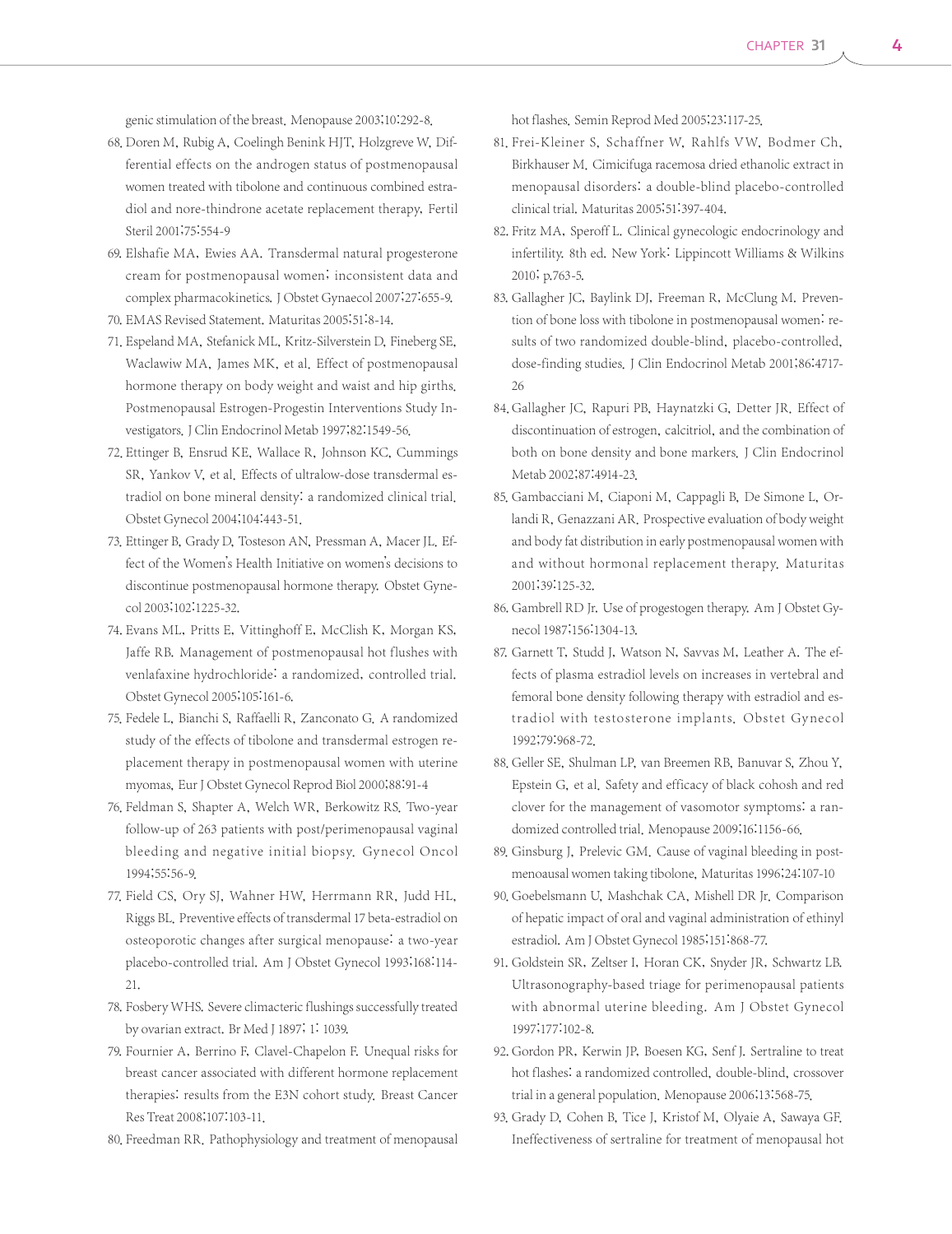flushes: a randomized controlled trial. Obstet Gynecol 2007;109:823-30.

- 94. Grady D. Gebretsadik T. Kerlikowske K. Ernster V. Petitti D. Hormone replacement therapy and endometrial cancer risk: a meta-analysis. Obstet Gynecol 1995;85:304-13.
- 95. Grady D, Sawaya GF. Discontinuation of postmenopausal hormone therapy. Am J Med 2005;118:163-5.
- 96. Granberg S, Ylostalo P, Wikland M, Karlsson B. Endometrial sonographic and histologic findings in women with and without hormonal replacement therapy suffering from postmenopausal bleeding. Maturitas 1997;27:35-40.
- 97. Greendale GA, Espeland M, Slone S, Marcus R, Barrett-Connor E; PEPI Safety Follow-Up Study (PSFS) Investigators. Bone mass response to discontinuation of long-term hormone replacement therapy: results from the Postmenopausal Estrogen/Progestin Interventions (PEPI) Safety Follow-up Study. Arch Intern Med 2002;162:665-72.
- 98. Greendale GA, Reboussin BA, Hogan P, Barnabei VM, Shumaker S, Johnson S, et al. Symptom relief and side effects of postmenopausal hormones: results from the Postmenopausal Estrogen/Progestin Interventions Trial. Obstet Gynecol 1998;92:982-8.
- 99. Greenspan SL, Emkey RD, Bone HG III, Weiss SR, Bell NH, Downs RW Jr, et al. Significant differential effects of alendronate, estrogen, or combination therapy on the rate of bone loss after discontinuation of treatment of postmenopausal osteoporosis. Ann Intern Med 2002;137:875-83.
- 100. Gregoriou O, Konidaris S, Botsis D, Papadia C, Makrakis E, Creatsas G. Long term effects of tibolone on postmenopausal women with uterine myomas, Maturitas 2001;40:95-9
- 101. Greiser CM, Greiser EM, Doeren M. Menopausal hormone therapy and risk of ovarian cancer: systematice review and meta-analysis. Hum Reprod Update 2007;13:453-63.
- 102. Grodstein F, Manson JE, Colditz GA, Willett WC, Speizer FE, Stampfer MJ. A prospective, observational study of postmenopausal hormone therapy and primary prevention of cardiovascular disease. Ann Intern Med 2000;133:933-41.
- 103. Grodstein F, Manson JE, Stampfer MJ, Rexrode K. Postmenopausal hormone therapy and stroke: role of time since menopause and age at initiation of hormone therapy. Arch Intern Med 2008;168:861-6.
- 104. Grodstein F, Newcomb PA, Stampfer MJ. Postmenopausal hormone therapy and the risk of colorectal cancer: a review and meta-analysis. Am J Med 1999;106:574-82.
- 105. Grodstein F, Stampfer MJ, Manson JE, Colditz GA, Willett WC, Rosner B, et al. Postmenopausal estrogen and progestin use and the risk of cardiovascular disease. N Engl J Med

1996;335:453-61.

- 106. Guidozzi F, Daponte A. Estrogen replacement therapy for ovarian carcinoma survivors: a randomized controlled trial. Cancer 1999;86:1013-8.
- 107. Guttuso T Jr, Kurlan R, McDermott MP, Kieburtz K. Gabapentin's effects on hot flashes in postmenopausal women: a randomized controlled trial. Obstet Gynecol 2003;101:337- 45.
- 108. Hameed A, Brothwood T, Bouloux P. Delivery of testosterone replacement therapy. Curr Opin Investig Drugs 2003;4:1213-9.
- 109. Hammar M, Christau S, Nathorst-Boos J, Rud T, Garre K. A doubloe-blind, randomised trial comparing the effects of tibolone and continuous combined hormone replacement therapy in postmenopausal women with menopausal symptoms, Br J Obstet Gynaecol 1998;105:904-11
- 110. Hanggi W, Bersinger N, Altermatt HJ, Birkhauser MH. Comparison of transvaginal ultrasonography and endometrial biopsy in endometrial surveillance in postmenopausal HRT users. Maturitas 1997;27:133-43.
- 111. Harding FE. The oral treatment of ovarian deficiency with conjugated estrogens - Equine. West J Surg Obstet Gynecol 1944;52:31.
- 112. Hebert-Croteau N. A meta-analysis of hormone replacement therapy and colon cancer in women. Cancer Epidemiol Biomarkers Prev 1998;7:653-9.
- 113. Henderson VW, Benke KS, Green RC, Cupples LA, Farrer LA. Postmenopausal hormone therapy and Alzheimer's disease risk: interaction with age. J Neurol Neurosurg Psychiatry 2005;76:103-5.
- 114. Hendrix SL, Wassertheil-Smoller S, Johnson KC, Howard BV, Koopersberg C, Rossouw JE, et al. Effects of conjugated equine estrogen on stroke in the Women's Health Initiative. Circulation 2006;113:2425-34.
- 115. Hermann AC, Nafqiger AN, Victory J, Kulawy R, Rocci ML Jr. Bertino JS Jr. Over-the-counter progesterone cream produces significant drug exposure compared to a food and drug administration-approved oral progesterone product. J Clin Pharmacol 2005;4:614-9.
- 116. Hickok LR, Toomey C, Speroff L. A comparison of esterified estro-gens with and without methyltestosterone: effects on endome trial histology and serum lipoproteins in postmenopausal women. Obstet Gynecol 1993;82:919-24.
- 117. Hildebrand JS, Gapstur SM, Feigelson HS, Teras LR, Thun MJ, Patel AV. Postmenopausal hormone use and incident ovarian cancer: associations differ by regimen. Int J Cancer 2010;127:2928-35.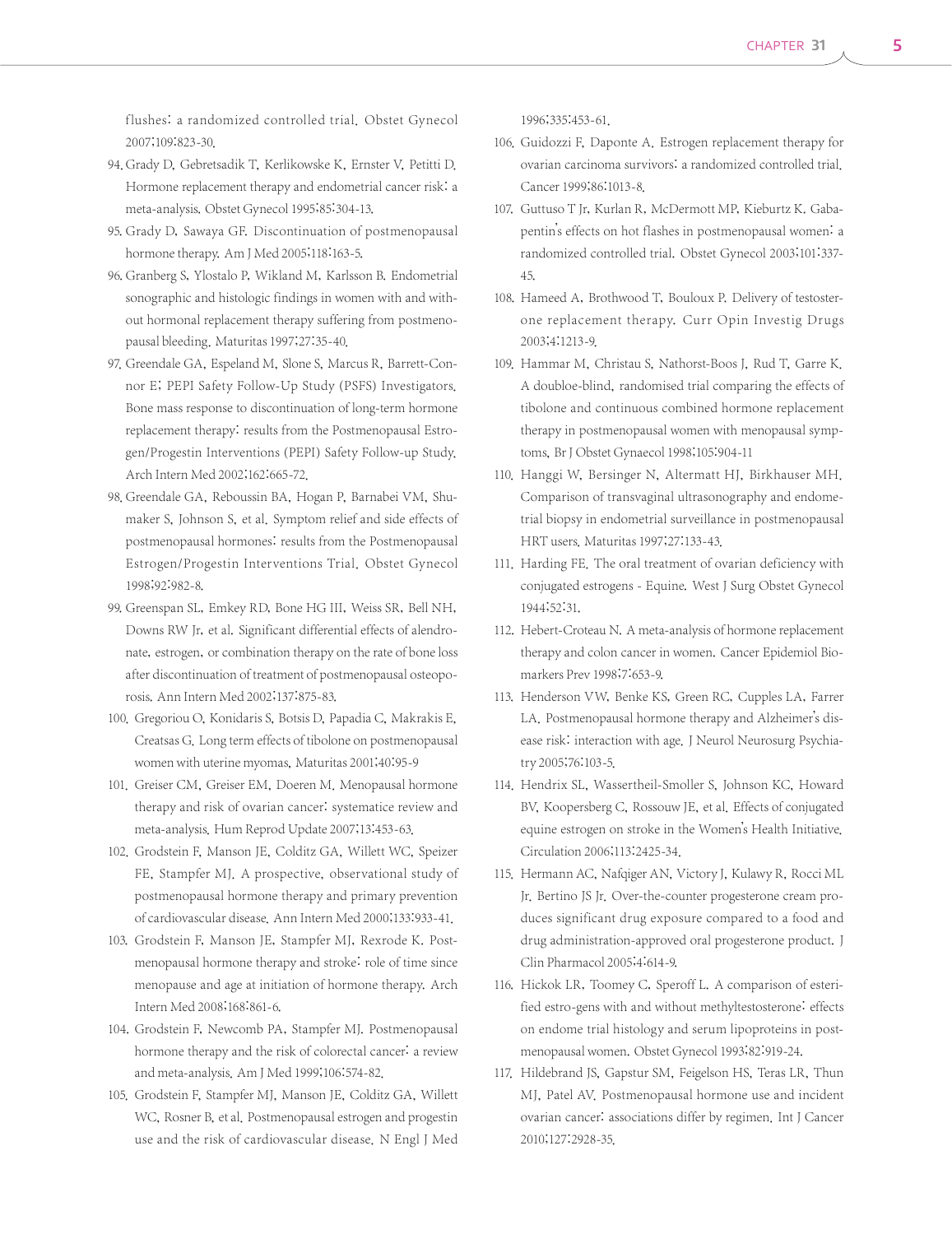- 118. Hilditch JR, Lewis J, Peter A, van Maris B, Ross A, Franssen E, et al. A menopause-specific quality of life questionnaire: development and psychometric properties. Maturitas 1996;24:161-75.
- 119. Hofing M, Hirschberg AL, Skoog L, Tani E, Hagerstrom T, von Schoultz B. Testosterone inhibits estrogen/progestogeninduced breast cell proliferation in postmenopausal women. Menopause 2007;14:183-90.
- 120. Holmberg L, Anderson H. HABITS (hormonal replacement therapy after breast cancer-is it safe?), a randomized comparison: trial stopped. Lancet 2004;363:453-5.
- 121. Holmberg L, Iversen OE, Rudenstam CM, Hammar M, Kumpulainen E, Jaskiewicz J, et al. Increased risk of recurrence after hormone replacement therapy in breast cancer survivors. J Natl Cancer Inst 2008;100:475-82.
- 122. Horsman A, Jones M, Francis R, Nordin C. The effect of estrogen dose on postmenopausal bone loss. N Engl J Med 1983;309:1405-7.
- 123. Hsia J, Langer RD, Manson JE, Kuller L, Johnson KC, Hendrix SL, et al. Conjugated equine estrogens and coronary heart disease. The Women's Health Initiative. Arch Intern Med 2006;166:357-65.
- 124. Huang A, Yaffe K, Vittinghoff E, Kuppermann M, Addis I, Hanes V, et al. The effect of ultralow-dose transdermal estradiol on sexual function in postmenopausal women. Am J Obstet Gynecol 2008;198:265.e1-7.
- 125. Huang KE, Baber R. Updated clinical recommendations for the use of tibolone in Asian women Climacteric 2010:13:317- 27
- 126. Huang MI, Nir Y, Chen B, Schnyer R, Manber R. A randomized controlled pilot study of acupuncture for postmenopausal hot flashes: effect on nocturnal hot flashes and sleep quality. Fertil Steril 2006;86:700-10.
- 127. Hulley S, Grady D, Bush T, Furberg C, Herrington D, Riggs B, et al. Randomized trial of estrogen plus progestin for secondary prevention of coronary heart disease in postmenopausal women.JAMA 1998;280:605-13.
- 128. Humphrey LL, Chan BKS, Sox HC. Postmenopausal hormone replacement therapy and the primary prevention of cardiovascular disease. Ann Intern Med 2002;137:273-84.
- 129. IMS Revised Position Paper. Climacteric 2004;7:333-7.
- 130. Jaakkola S, Lyytinen H, Pukkala E, Ylikorkala O. Endometrial cancer in postmenopausal women using estradiol-progestin therapy. Obstet Gynecol 2009;114:1197-204.
- 131. Jacobs A, Wegewitz U, Sommerfeld C, Grossklaus R, Lampen A. Efficacy of isoflavones in relieving vasomotor menopausal symptoms - A systematic review. Mol Nutr Food Res

2009;53:1084-97.

- 132. Jensen LB, Vestergaard P, Hermann AP, Gram J, Eiken P, Abrahamsen B, et al. Hormone replacement therapy dissociates fat mass and bone mass, and tends to reduce weight gain in early postmenopausal women: a randomized controlled 5-year clinical trial of the Danish Osteoporosis Prevention Study.J Bone Miner Res 2003;18:333-42.
- 133. Jiroutek MR, Chen M-H, Johnston CC, Longcope C. Changes in reproductive hormones and sex hormone-binding globulin in a group of postmenopausal women measured over 10 years. Menopause 1998;5:90-4.
- 134. Johannessen Landmark C. Antiepileptic drugs in non-epilepsy disorders: relations between mechanisms of action and clinical efficacy. CNS Drugs 2008;22:27-47.
- 135. Johnson JR, Lacy JV Jr, Lazovich DA, Geller MA, Schairer C, Schatzkin A, et al. Menopausal hormone therapy and risk of colorectal cancer. Cancer Epidemiol Biomarkers Prev 2009;18:196-203.
- 136. Jung-Hoffman C, Kuhl H. Pharmacokinetics and pharmacodynamics of oral contraceptive steroids: factors influencing steroid metabolism. Am J Obstet Gynecol 1990;163:2183- 97.
- 137. Karlsson B, Granberg S, Wikland M, Ylostalo P, Torvid K, Marsal K, et al. Transvaginal ultrasonography of the endometrium in women with postmenopausal bleeding--a Nordic multicenter study. Am J Obstet Gynecol 1995;172:1488-94.
- 138. Kenemans P, Bundred N, Foidart JM, Kubista E, von Schoultz B, Sismondi P, et al. Safety and efficacy of tibolone in breastcancer patients with vasomotor symptoms: a double-blind, randomized, non-inferiority trial. Lancet Oncol 2009;10:135-46.
- 139. Kenemans P, Bundred NJ, Foidart J-M, Kubista E, Von Schoultz B, Sismondi P, et al. Safety and efficacy of tibolone in breast-cancer patients with vasomotor symptoms: a double-blind, randomised, non-inferiority trial. Lancet Oncol 2009;10:135-46
- 140. Kenemans P, Speroff L. Tibolone: Clinical recommendations and practical guidelines. A report of the International Tibolone Consensus Group. Maturitas 2005;51:21-8.
- 141. Kirkham C, Hahn PM, Van Vugt DA, Carmichael JA, Reid RL. A randomized,double-blind,placebo-controlled,crossover trial to assess the side effects of medroxyprogesteroneacetate in hormone replacement therapy. Obstet Gynecol 1991;78:93-7.
- 142. Kloosterboer HJ. Tibolone: a steroid with a tissue-specific mode of action. J Steroid Biochem Md Boiol 2001;76:231-8
- 143. Knight DC, Howes JB, Eden JA. The effect of Promensil, an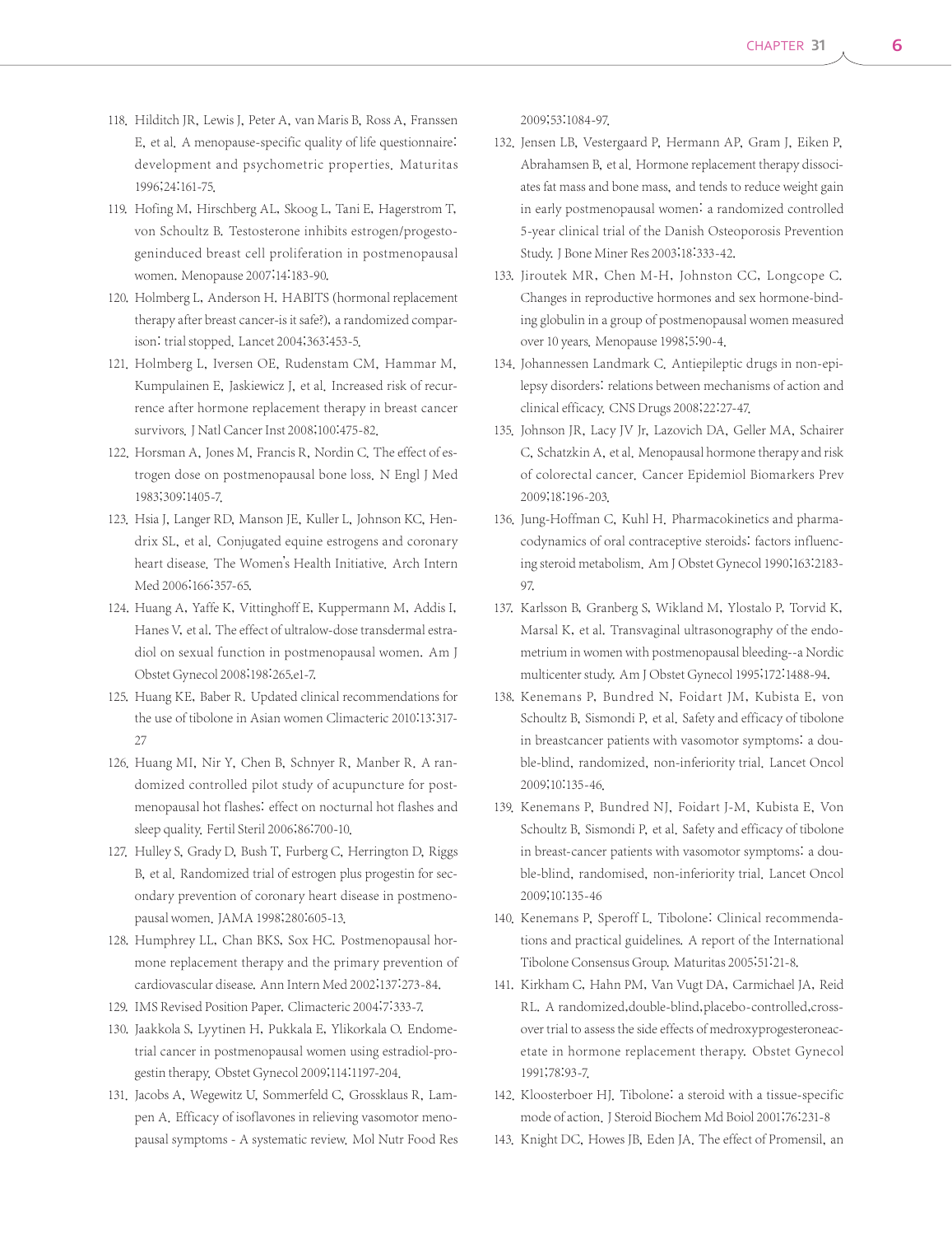isoflavone extract, on menopausal symptoms. Climacteric 1999;2:79-84.

- 144. Komesaroff PA, Black CVS, Cable V, Sudhir K. Effects of wild yam extract on menopausal symptoms, lipids and sex hormones in healthy monopausal women, Climacteric 2001;4:144-50.
- 145. Konidala S, Gutterman DD. Coronary vasospasm and the regulation of coronary blood flow. Prog Cardiovasc Dis 2004;46:349-73.
- 146. Kritz-Silverstein D, Barrett-Connor E. Long-term postmenopausal hormone use, obesity, and fat distribution in older women. JAMA 1996;275:46-9.
- 147. Labrie F, Belanger A, Cusan L, Gomez J-L, Candas B. Marked decline in serum concentrations of adrenal C19 sex steroid precursors and conjugated androgen metabolites during aging. J Clin Endocrinol Metab 1997;82:2396-402.
- 148. LaCroix AZ, Chlebowski RT, Manson JE, Aragaki AK, Johnson KC, Martin L, et al. Health outcomes after stopping conjugated equine estrogens among postmenopausal women with prior hysterectomy: a randomized controlled trial. JAMA 2011;305:1305-14.
- 149. Langer RD, Pierce JJ, O'Hanlan KA, Johnson SR, Espeland MA, Trabal JF, et al. Transvaginal ultrasonography compared with endometrial biopsy for the detection of endometrial disease. Postmenopausal Estrogen/Progestin Interventions Trial. N Engl J Med 1997;337:1792-8.
- 150. LeBlanc ES, Janowsky J, Chan BKS, Nelson HD. Hormone replacement therapy and cognition: systematic review and metaanalysis.JAMA 2001;285:1489-99.
- 151. Lee DY, Na DL, Seo SW, Chin JH, Lim SJ, Choi DS, et al. Association between cognitive impairment and bone meneral density in postmenopausal women. Menopause 2012.
- 152. Leonetti, HB, Longo S, Anasti JN. Transdermal progesterone cream for vasomotor symptoms and postmenopausal bone loss. Obstet Gynecol 1999;94:225-8.
- 153. Levine D, Gosink BB, JohnsonLA. Change in endome trial thickness in postmenopausal women undergoing hormone replacement therapy.Radiology 1995;197:603-8.
- 154. Lindsay R, Gallagher JC, Kleerekoper M, Pickar JH. Effect of lower doses of conjugated equine estrogens with and without medroxyprogesterone acetate on bone in early postmenopausal women.JAMA 2002;287:2668-76.
- 155. Lindsay R, Hart DM, Maclean A, Garwood J, Clark AC, Kraszewski A. Bone loss during oestriol therapy in postmenopausal women. Maturitas 1979;1:279-85.
- 156. Lobo RA, Bush T, Carr BR, Pickar JH. Effects of lower doses of conjugated equine estrogens and medroxyprogesterone

acetate on plasma lipids and lipoproteins, coagulation factors, and carbohydrate metabolism. Fertil Steril 2001;76:13- 24.

- 157. Longcope C, Franz C, Morello C, Baker RS, Johnston Jr CC. Steroid and gonadotropin levels in women during the perimenopausal years. Maturitas 1986;8:189-96.
- 158. Loprinzi CL, Sloan J, Stearns V, Slack R, Iyengar M, Diekmann B, et al. Newer antidepressants and gabapentin for hot flashes: an individual patient pooled analysis. J Clin Oncol 2009;27:2831-7.
- 159. Lundstrom E, Christow A, Kersemaekers W, Svane G, Azavedo E, Soderqvist G, et al. Effects of tibolong and continuous combined hormone replacement therapy on mammographic breast density. Am J Obstet Gynecol 2002;186:717-22
- 160. MacLennan A, Lester A, Moore V. Oral oestrogen replacement therapy versus placebo for hot flushes [Cochrane Review on CD-ROM]. Oxford, England: Cochrane Library,Update Software; 2002
- 161. Madauss KP, Grygielko ET, Deng SJ, Sulpizio AC, Stanley TB, Wu C, et al. A Structural and in Vitro Characterization of Asoprisnil: A Selective Progesterone Receptor Modulator. Molecul Endocrinol. 2007;21:1066-81.
- 162. Magnusson C, Baron JA, Correia N, Bergstrm R, Adami HO, Persson I. Breast-cancer risk following long-term oestrogenand oestrogen-progestin- replacement therapy. Int J Cancer 1999;81:339-44.
- 163. Manson JE, Allison MA, Rossouw JE, Carr JJ, Langer RD, Hsia J, et al. Estrogen therapy and coronary-artery calcification. N Engl J Med 2007;356:2591-602.
- 164. Manson JE, Hsia J, Johnson KC, Rossouw JE, Assaf AR, Lasser NL, et al. Estrogen and progestin and the risk of coronary heart disease. N Engl J Med 2003;349:523-34.
- 165. Meeuwsen IB, Samson MM, Duursma SA, Verhaar HJ. The effect of tibolone on fat mass, fat-free mass, and total body water in postmenopausal women. Endocrinology 2001;142:4813-7.
- 166. Mendelsohn ME, Karas RH. Molecular and cellular basis of cardiovascular gender differences. Science 2005;308:1583-7.
- 167. Miller J, Chan BKS, Nelson HD. Postmenopausal estrogen replacement and risk for venous thromboembolism: a systematic review and meta-analysis for the U.S. Preventive Services Task Force. Ann Intern Med 2002;136:680-90.
- 168. Million Women Study Collaborators. Breast cancer and hormone replacement therapy in the Million Women Study. Lancet 2003;362:419-27.
- 169. Mulnard RA, Cotman CW, Kawas C, van Dyck CH, Sano M, Doody R, et al. Estrogen replacement therapy for treat-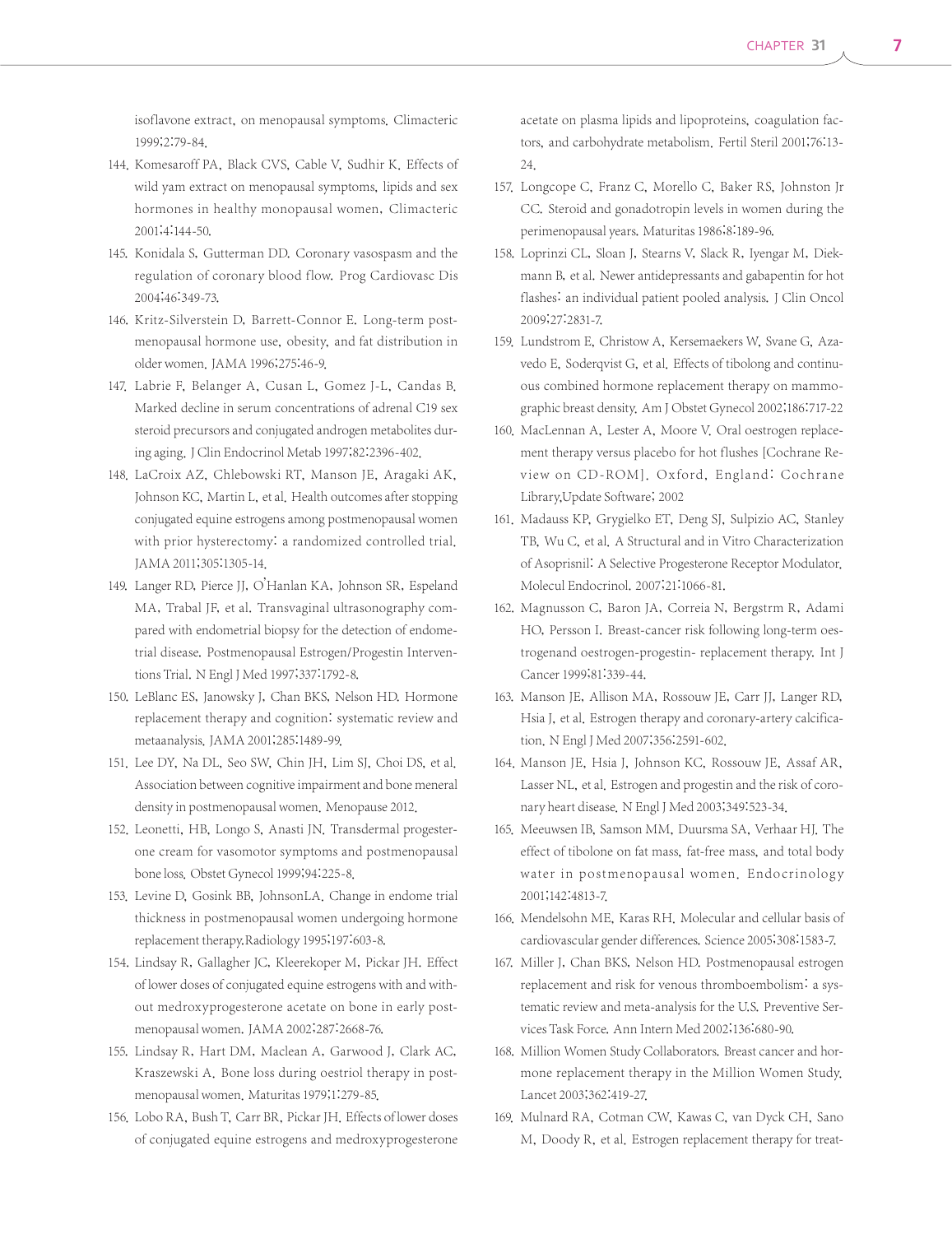ment of mild to moderate Alzheimer Disease: a randomized controlled trial. JAMA 2000;283:1007-15.

- 170. Myers LS, Dixen J, Morrissette D, Carmichael M, Davidson JM. Effects of estrogen, androgen, and progestin on sexual psychophysiology and behavior in postmenopausal women. J Clin Endocrinol Metab 1990;70:1124-31.
- 171. Nand SL, Webster MA, Baber R, O'Connor V. Bleeding pattern and endometrial changes during continuous combined hormone replacement therapy. The Ogen/Provera Study Group. Obstet Gynecol 1998;91:678-84.
- 172. Nanda K, Bastian LA, Hasselblad V, Simel DL, Hormone replacement therapy and the risk of colorectal cancer: a metaanalysis. Obstet Gynecol 1999;93:880-8.
- 173. Nelson HD, Humphrey LI, Nygren P, Teutsch SM, Allan JD. Postmenopausal hormone replacement therapy: scientific review. JAMA 2002;288:872-81.
- 174. Nelson HD, Rizzo J, Harris E, Cauley J, Ensrud K, Bauer DC, et al. Osteoporosis and fractures in postmenopausal women using estrogen. Arch Intern Med 2002;162:2278-84.
- 175. Nelson HD, Vesco KK, Haney E, Fu R, Nedrow A, Miller J, et al. Nonhormonal therapies for menopausal hot flashes: systematic review and meta-analysis. JAMA 2006;295:2057- 71.
- 176. Newton KM, Reed SD, Grothaus L, Ehrlich K, Guiltinan J, Ludman E, et al. The Herbal Alternatives for Menopause (HALT) Study: background and study design. Maturitas 2005;52:134-6.
- 177. Newton KM, Reed SD, LaCroix AZ, Grothaus LC, Ehrlich K, Guiltinan J. Treatment of vasomotor symptoms of menopause with black cohosh, multibotanicals, soy, hormone therapy, or placebo: a randomized trial. Ann Intern Med 2006;145:869-79.
- 178. Nijland EA, Weijmar Schultz WC, Nathorst-Boos J, Helmond FA, Van Lunsen RHW, Palacios S, et al. Tibolone and transdermal E2/NETA for the treatment of sexual dysfunction in natu-rally menopausal women; results of a randomized activecontrolled trial. J Sex Med 2008;5:646-56
- 179. North American Menopause Society. Estrogen and progestogen use in postmenopausal women: 2010 position statement of The North American Menopause Society. Menopause 2010;17:242-55.
- 180. Notelovitz M. Estrogen therapy in the management of problems associated with urogenital ageing: a simple diagnostic test and the effect of the route of hormone administration. Maturitas 1995;22:S31-3.
- 181. O'Meara ES, Rossing MA, Daling JR, Elmore JG, Barlow WE, Weiss NS. Hormone replacement therapy after a diag-

nosis of breast cancer in relation to recurrence and mortality. J Nat lCancer Inst 2001;93:754-62.

- 182. Ockene JK, Barad DH, Cochrane BB, Larson JC, Gass M, Wassertheil-Smoller S et al. Symptom experience after discontinuing use of estrogen plus progestin. JA M A 2005;294:183-93.
- 183. Oktem M, Eroglu D, Karahan HB, Taskintuna N, Kuscu E, Zeyneloglu HB. Black cohosh and fluoxetine in the treatment of postmenopausal symptoms: a prospective, randomized trial. Adv Ther 2007;24:448-61.
- 184. Osmers R, Friede M, Liske E, Schnitker J, Freudenstein J, Henneicke-von Zepelin HH. Efficacy and safety of isopropanolic black cohosh extract for climacteric symptoms. Obstet Gynecol 2005;105:1074-83.
- 185. Pandya KJ, Raubertas RF, Flynn PJ, Hynes HE, Rosenbluth RJ, Kirshner JJ, et al. Oral clonidine in postmenopausal patients with breast cancer experiencing tamoxifen-induced hot flashes: a University of Rochester Cancer Center Community Clinical Oncology Program study. Ann Intern Med 2000;132:788-93.
- 186. Pang SC, Greendale GA, Cedars MI, Gambone JC, Lozano K, Eggena P, et al. Long-term effects of transdermal estradiol with and without medroxyprogesterone acetate. Fertil Steril 1993;59:76-82
- 187. Pickar JH, Yeh IT, Wheeler JE, Cunnane MF, Speroff L. Endometrial effects of lower doses of conjugated equine estrogen and medroxyprogesterone acetate: two-year substudy results. Fertil Steril 2003;80:1234-40.
- 188. Pike MC, Peters RK, Cozen W, Probst-Hensch NM, Felix JC, Wan PC, et al. Estrogen-progestin replacement therapy and endometrial cancer. J Natl Cancer Inst 1997;89:1110-6.
- 189. Prestwood KM, Kenny AM, Kleppinger A, Kulldorff M. Ultralow-dose micronized 17beta-estradiol and bone density and bone metabolism in older women: a randomized controlled trial. JAMA 2003;290:1042-8.
- 190. Prior JC, Alojado N, McKay DW, Vigna YM. No adverse effects of medroxyprogesterone treatment without estrogen in postmenopausal women: double-blind, placebo-controlled, crossover trial. Obstet Gynecol 1994;83:24-8.
- 191. Quinn SD, Domoney C. The effects of hormones on urinary incontinence in postmenopausal women. Climacteric 2009;12:106-13.
- 192. Rannevik G, Jeppsson S, Johnell O, Bjerre B, Yaurell-Borulf Y, Svanberg L. A longitudinal study of the perimenopausal transition: altered profiles of steroid and pituitary hormones, SHBG and bone mineral density. Maturitas 1995;21:103-13.
- 193. Raudaskoski T, Tapanainen J, Tomas E, Luotola H, Pekonen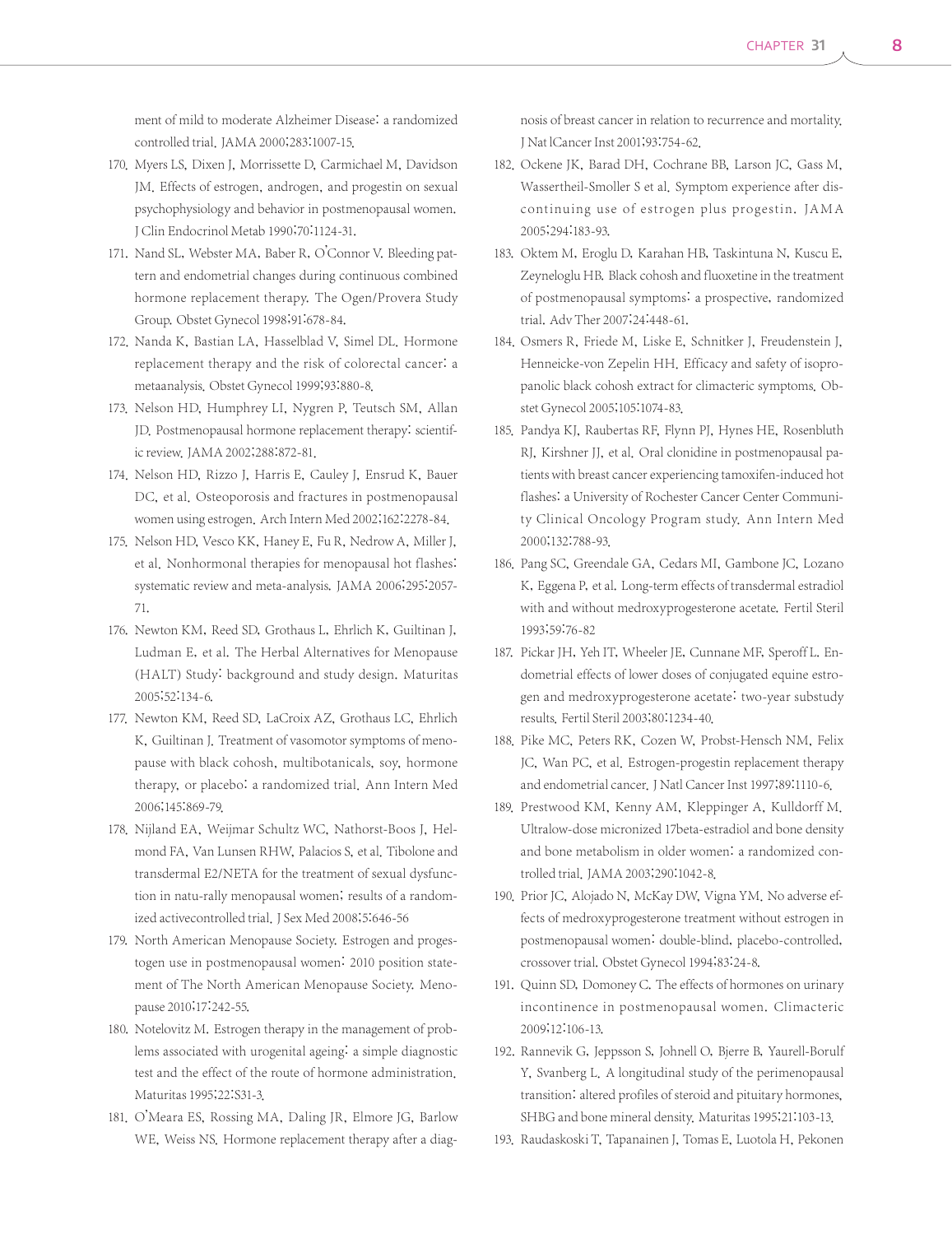F, Ronni-Sivula H, et al. Intrauterine 10 microg and 20 microg levonorgestrel systems in postmenopausal women receiving oral oestrogen replacement therapy: clinical, endometrial and metabolic response. BJOG 2002;109:136-44.

- 194. Recker RR, Davies KM, Dowd RM, Heaney RP. The effect of low-dose continuous estrogen and progesterone therapy with calcium and vitamin D on bone in elderly women - a randomized, controlled trial. Ann Intern Med 1999;130:897- 904.
- 195. Reddy SY, Warner H, Guttuso T Jr, Messing S. DiGrazio W, Thornburg L, et al. Gabapentin, estrogen, and placebo for treating hot flushes: a randomized controlled trial. Obstet Gynecol 2006;108:41-8.
- 196. Renoux C, Dell'Aniello S, Garbe E, Suissa S. Transdermal and oral hormone replacement therapy and the risk of stroke: a nested case-control study. BMJ 2010;340:c2519-25.
- 197. Renoux C, Dell'aniello S, Suissa S. Hormone replacement therapy and the risk of venous thromboembolism: populationbased study, J Thromb Haemost 2010;8:979-86.
- 198. Rewinkel J, Enthoven M, Golstein I, van der Rijst M, Scholten A, van Tilborg M. et al. 11-(Pyridinylphenyl)steroids-A new class of mixed-profile progesterone agonists/antagonists. Bioorg Med Chem 2008;16:2753-63.
- 199. Rice MM, Graves AB, McCurry SM, Gibbons LE, Bowen JD, McCormick WC, et al. Postmenopausal estrogen and estrogenprogestin use and 2-year rate of cognitive change in a cohort of older Japanese American women: the Kame project. Arch Intern Med 2000;160:1641-9.
- 200. Ritenbaugh C, Stanford JL, Wu LL, Shikany JM, Schoen RE, Stefanick ML, et al. Conjugated equine estrogens and colorectal cancer incidence and survivial: The Women's Health Initiative randomized clinical trial. Cancer Epidemiol Biomarkers Prev 2008;17:2609-18.
- 201. Rocca WA, Bower JH, Maraganore DM, Ahlskog JE, Grossardt BR, de Andrade M, et al. Increased risk of cognitive impairment or dementia in women who underwent oophorectomy before menopause. Neurology 2007;69:1074-83.
- 202. Ross D, Rees M, Godfree V, Cooper A, Hart D, Kingsland C, et al. Randomised crossover comparison of skin irritation with two transdermal oestradiol patches. BMJ 1997;315:288.
- 203. Ross RK, Paganini-Hill A, Wan PC, Pike MC. Effect of hormone replacement therapy on breast cancer risk: estrogen versus estrogen plus progestin. J Natl Cancer Inst 2000;92:328-32.
- 204. Rossouw JE, Prentice RL, Manson JE, Wu L, Barad D, Barnabei VM, et al. Postmenopausal hormone therapy and risk of cardiovascular disease by age and years since menopause.

JAMA 2007;297:1465-77.

- 205. Roy S, Caillouette JC, Roy T, Faden JS. Vaginal pH is similar to follicle-stimulating hormone for menopause diagnosis. Am J Obstet Gynecol 2004;190:1272-7.
- 206. Rymer J, Robinson J, Fogelman I. Ten years of treatment with tibolone 2.5mg daily: effects on bone loss in postmenopausal women. Climacteric 2002;5:390-8.
- 207. Schairer C, Lubin J, Troisi R, Sturgeon S, Brinton L, Hoover R. Menopausal estrogen and estrogen-progestin replacement therapy and breast cancer risk. JAMA 2000;283:485-91.
- 208. Schubert W, Cullberg G, Edgar B, Hedner T. Inhibition of 17 beta-estradiol metabolism by grapefruit juice in ovariectomized women. Maturitas 1994;20:155-63.
- 209. Shams T, Setia MS, Hemmings R, McCusker J, Sewitch M, Ciampi A. Efficacy of black cohosh-containing preparations on menopausal symptoms: a meta-analysis. Altern Ther Health Med 2010;16:36-44.
- 210. Sherwin BB, Gelfand MM. The role of androgen in the maintenance of sexual functioning in oophorectomized women. Psychosom Med 1987;49:397-409.
- 211. Shifren JL, Braunstein GD, Simon JA, Casson PR, Buster JE, Redmond GP, et al. Transdermal testosterone treatment in women with impaired sexual function after oophorectomy. New Eng J Med 2000;343:682-8.
- 212. Shifren JL, Davis SR, Moreau M, Waldbaum A, Bouchard C, DeRogatis L, et al. Testosterone patch for the treatment of hypoactive sexual desire disorder in naturally menopausal women: results from the INTIMATE NM1 Study. Menopause 2006;13:770-9.
- 213. Shumaker SA, Legault C, Kuller L, Rapp SR, Thal L, Lane DS, et al. Conjugated equine estrogens and incidence of probable dementia and mild cognitive impairment in postmenopausal women: Women's Health Initiative Memory Study.JAMA 2004;291:2947-58.
- 214. Shumaker SA, Legault C, Rapp SR, Thal L, Wallace RB, Ocikene JK, et al. Estrogen plus progestin and the incidence of dementia and mild cognitive impairment in postmenopausal women. the Women's Health Initiative Memory Study: a randomized controlled trial. JAMA 2003;289:2651- 62.
- 215. Simon JA, Hsia J, Cauley JA, Richards C, Harris F, Fong J, et al. Postmenopausal hormone therapy and risk of stroke: the Heart and Estrogen-progestin Replacement Study (HERS). Circulation 2001;103:638-42.
- 216. Simon JA, Liu JH, Speroff L, Shumel BS, Symons JP. Reduced vaginal bleeding in postmenopausal women who receive combined norethindrone acetate and low-dose ethinyl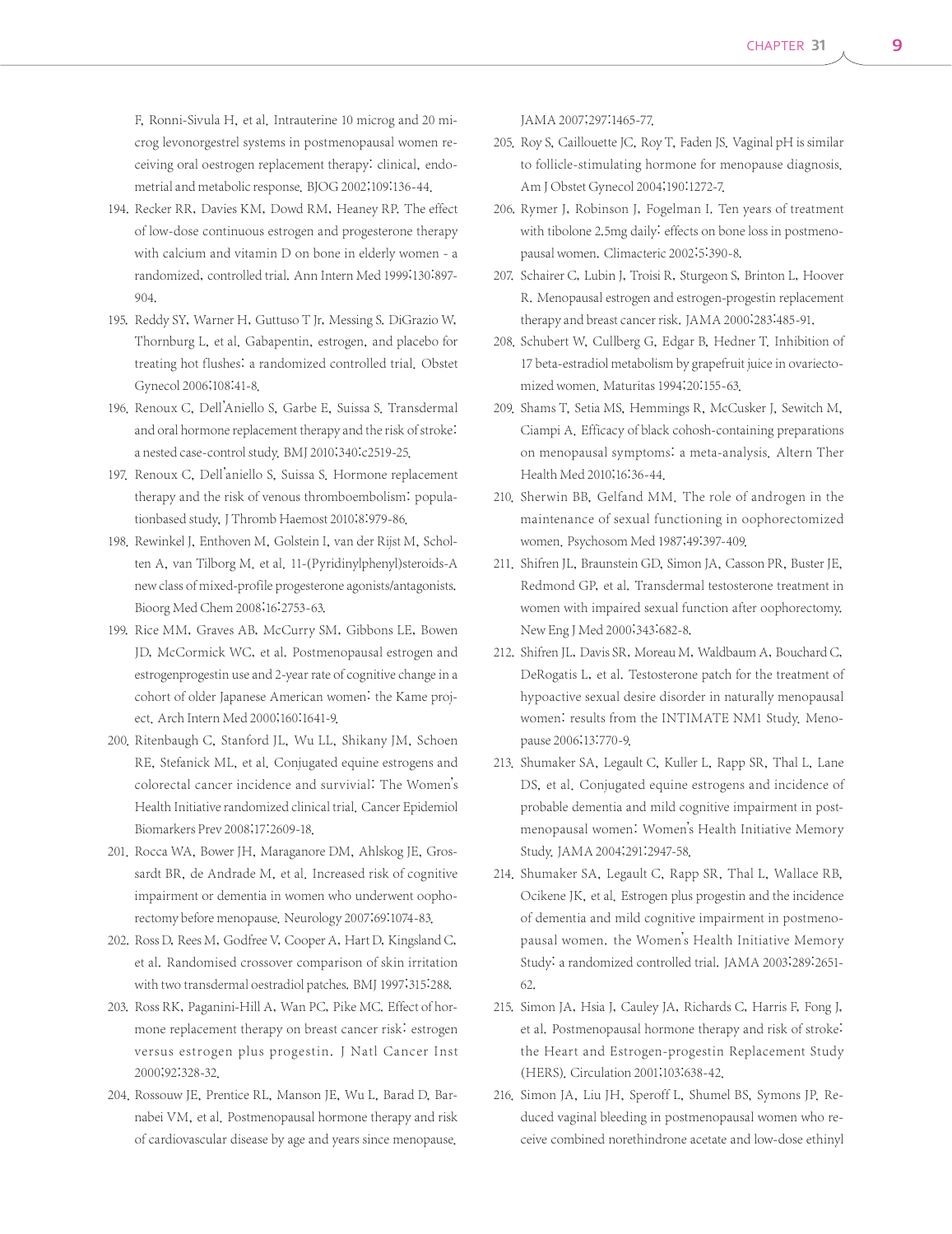estradiol therapy versus combined conjugated equine estrogens and medroxyprogesterone acetate therapy. Am J Obstet Gynecol 2003;188:92-9.

- 217. Simon JA, Symons JP. Unscheduled bleeding during initiation of continuous combined hormone replacement therapy: a direct comparison of two combinations of norethindrone acetate and ethinyl estradiol to medroxyprogesterone acetate and conjugated equine estrogens. Menopause 2001;8:321-7.
- 218. Sladkevicius P, Valentin L, Marsal K. Endometrial thickness and Doppler velocimetry of the uterine arteries as discriminators of endometrial status in women with postmenopausal bleeding: a comparative study. Am J Obstet Gynecol 1994;171:722-8.
- 219. Smith DC, Prentice R, Thompson DJ, Herrmann WL. Association of exogenous estrogen and endometrial carcinoma. N Engl J Med 1975;293:1164-7.
- 220. Soares CN, Joffe H, Viguera AC, Petrillo L, Rydzewski M, Yehezkel R, et al. Paroxetine versus placebo for women in midlife after hormone therapy discontinuation. Am J Med 2008;121:159-62.
- 221. Speroff L, Fritz MA. Clinical gynecologic endocrinology and infertility. 8th ed. Philadelphia: Wolters Kluwer 2011.
- 222. Speroff L, Gass M, Constantine G, Olivier S. Efficacy and tolerability of desvenlafaxine succinate treatment for menopausal vasomotor symptoms: a randomized controlled trial. Obstet Gynecol 2008;111:77-87.
- 223. Speroff L, Rowan J, Symons J, Genant H, Wilborn W. The comparative effect on bone density, endometrium, and lipids of continuous hormones as replacement therapy (CHART study). A randomized controlled trial. JAMA 1996;276:1397-403.
- 224. Stearns V, Beebe KL, Iyengar M, Dube E. Paroxetine controlled release in the treatment of menopausal hot flashes: a randomized controlled trial. JAMA 2003;289:2827-34.
- 225. Stearns V, Slack R, Greep N, Henry-Tilman R, Osborne M, Bunnell C, et al. Paroxetine is an effective treatment for hot flashes: results from a prospective randomized clinical trial. J Clin Oncol 2005;23:6919-30.
- 226. Stefanick ML, Anderson GL, Margolis KL, Hendrix SL, Rodabough RJ, et al. Effects of conjugated equine estrogens on breast cancer and mammography screening in postmenopausal women with hysterectomy. JAMA 2006;295:1647-57.
- 227. Sterns EE, Zee B. Mammographic density changes in perimeno-pausal and postmenopausal women: is effect of hormone replace-ment therapy predictable?. Breast Cancer Res Treat 2000;59:125-32.
- 228. Stevenson JC, Cust MP, Gangar KF, Hillard TC, Lees B,

Whitehead MI. Effects of transdermal versus oral hormone replacement therapy on bone density in spine and proximal femur in postmenopausal women. Lancet 1990;335:265-9.

- 229. Straczek C, Oger E, Yon de Jonage-Canonico MB, Plu-Bureau G, Conard J, Meyer G, et al. Prothrombotic mutations, hormone therapy, and venous thromboembolism among postmenopausal women: impact of the route of estrogen administration. Circulation 2005;112:3495-500.
- 230. Sturdee DW, Pines A. Updated IMS recommendations on postmerugausal hormone therapy and Preventive strategies for midlige health. Climacteric 2011;14:302-20
- 231. Sturdee DW, Ulrich LG, Barlow DH, Wells M, Campbell MJ, Vessey MP, et al. The endometrial response to sequential and continuous combined oestrogen-progestogen replacement therapy. BJOG 2000;107:1392-400.
- 232. Suriano KA, McHale M, McLaren CE, Li KT, Re A, DiSaia PJ. Estrogen replacement therapy in endometrial cancer patients: a matched control study. Obstet Gynecol 2001;97:555-60.
- 233. Suvanto-Luukkonen E, Koivunen R, Sundstrom H, Bloigu R, Karjalainen E, Haiva-Mallinen L, et al. Citalopram and fluoxetine in the treatment of postmenopausal symptoms: a prospective, randomized, 9-month, placebo-controlled, double-blind study. Menopause 2005;12:18-26.
- 234. Symons J, Kempfert N, Speroff L. Vaginal bleeding in postmenopausal women taking low-dose norethindrone acetate and ethinyl estradiol combinations. The FemHRT Study Investigators. Obstet Gynecol 2000;96:366-72.
- 235. Tamimi RM, Hankinson SE, Chen WY, Rosner B, Colditz GA. Combined estrogen and testosterone use and risk of breast cancer in postmenopausal women. Arch Intern Med 2006;166:1483-9.
- 236. Tan D, Haines CJ, Limpaphayom KK, Holinka CF, Ausmanas MK. Relief of vasomotor symptoms and vaginal atrophy with three doses of conjugated estrogens and medroxyprogesterone acetate in postmenopausal Asian women from 11 countries: The Pan-Asia menopause (PAM) study. Maturitas 2005;52:35-51.
- 237. Taskin O, Yalcinoglu AI, Kucuk S, Uryan I, Buhur A, Burak F, Effectiveness of tibolone on hypoestrogenic symptoms induced by goserelin treatment in patients with endometriosis, Fertil Steril 1997;67:40-5
- 238. Taylor M, Bioidentical estrogens: Hope or hype? Sexuality, Reproduction and menopause 2005;3:68-71.
- 239. Taylor M. Alternative medicine and the perimenopause: an evidence-based review. Obstet Gynecol Clin North Am 2002;29:555-73.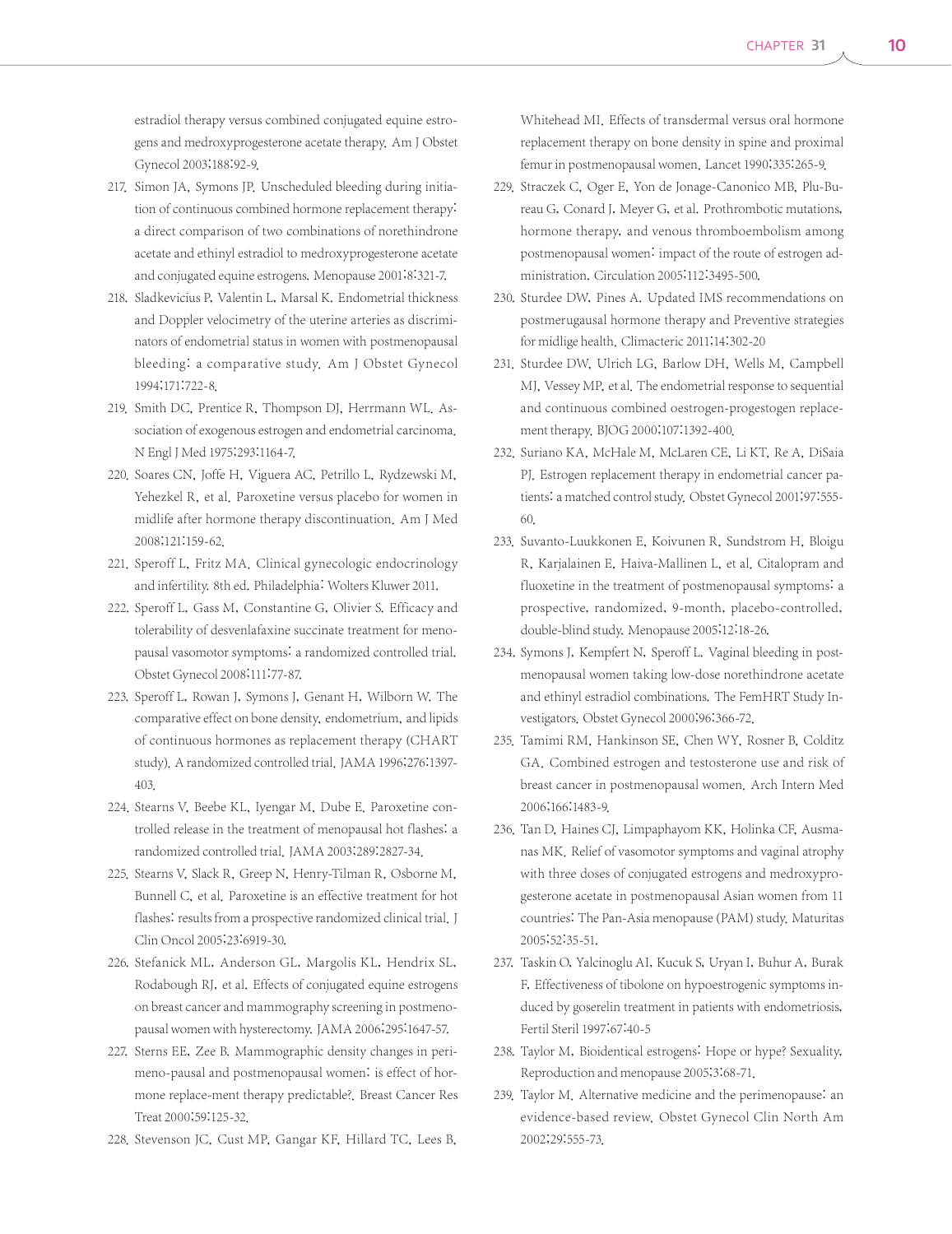- 240. The Writing Group for the PEPI Trial. Effects of estrogen or estrogen/progestin regimens on heart disease risk factors in postmenopausal women. The Postmenopausal Estrogen/ Progestin Interventions (PEPI) Trial. The Writing Group for the PEPI Trial. JAMA 1995;273:199-208.
- 241. The Writing Group for the PEPI Trial. Effects of hormone replacement therapy on endometrial histology in postmenopausal women. The Postmenopausal Estrogen/Progestin Interventions (PEPI) Trial. The Writing Group for the PEPI Trial. JAMA 1996;275:370-5.
- 242. The Writing Group for the PEPI Trial. Effects of hormone therapy on bone mineral density: results from the postmenopausal estrogen/progestin interventions (PEPI) trial. The Writing Group for the PEPI. JAMA 1996;276:1389-96.
- 243. Thurston RC, Joffe H, Soares CN, Harlow BL. Physical activity and risk of vasomotor symptoms in women with and without a history of depression: results from the Harvard Study of Moods and Cycles. Menopause 2006;13:553-60.
- 244. Toulis KA, Tzellos T, Kouvelas D, Goulis DG, Gabapentin for the treatment of hot flashes in women with natural or tamoxifen-induced menopause: a systematic review and meta-analysis. Clin Ther 2009;31:221-35.
- 245. Urman B, Pride SM, Ho Yuen B. Elevated serum testosterone, hirsutism, and virilism associated with combined androgenestrogen hormone replacement therapy. Obstet Gynecol 1991;77:595-8.
- 246. Utian WH, Shoupe D, Bachmann G, Pinkerton JV, Pickar JH. Relief of vasomotor symptoms and vaginal atrophy with lower doses of conjugated equine estrogens and medroxyprogesterone acetate. Fertil Steril 2001;75:1065-79.
- 247. Valdivia I, Ortega D. Mammographic density in postmenopausal women treated with tibolone, estriol or conventional hormone replacement therapy, Clin Drug Invest 2000;20:101-7
- 248. van de Weijer PH, Barentsen R. Isoflavones from red clover (Promensil) significantly reduce menopausal hot flush symptoms compared with placebo. Maturitas 2002;42:187-93.
- 249. Van den Bosch T, Van Schoubroeck D, Ameye L, De Brabanter J, Van Huffel S, Timmerman D. Ultrasound assessment of endometrial thickness and endometrial polyps in women on hormonal replacement therapy. Am J Obstet Gynecol 2003;188:1249-53.
- 250. Varila E, Wahlstrom T, Rauramo I. A 5-year follow-up study on the use of a levonorgestrel intrauterine system in women receiving hormone replacement therapy. Fertil Steril 2001;76:969-73.
- 251. Varma TR. Effect of long-term therapy with estrogen and

progesterone on the endometrium of post-menopausal women. Acta Obstet Gynecol Scand 1985;64:41-6.

- 252. Vashisht A, Wadsworth F, Carey A, Carey B, Studd J. A study to look at hormonal absorption of progesterone cream used in conjunction with transdermal estrogen. Gynecol Endocrinol 2005;21:101-5.
- 253. Vashisht A, Wadsworth F, Carey A, Carey B, Studd J. Bleeding profiles and effects on the endometrium for women using a navel combination of transdermal oestradiol and natural progesterone cream as part of a continuous combined hormonal replacement regime. BJOG 2005;112:1402-6.
- 254. Vassilopoulou-Sellin R, Cohen DS, Hortobagyi GN, Klein MJ, McNeese M, Singletary SE, et al. Estrogen replacement therapy for menopausal women with a history of breast carcinoma: results of a 5-year, prospective study. Cancer 2002;95:1817-26.
- 255. Vereide AB, Arnes M, Straume B, Maltau JM,  $\boxtimes$ bo A. Nuclear morphometric changes and therapy monitoring in patients with endometrial hyperplasia: a study comparing effects of intrauterine levonorgestrel and systemic medroxyprogesterone. Gynecol Oncol 2003;91:526-33.
- 256. Viscoli CM, Brass LM, Kernan WN, Sarrel PM, Suissa S, Horwitz RI. A clinical trial of estrogen-replacement therapy after ischemic stroke. N Engl J Med 2001;345:1243-9.
- 257. von Schoultz E, Rutqvist LE; Stockholm Breast Cancer Study Group. Menopausal hormone therapy after breast cancer: the Stockholm randomized trial. J Natl Cancer Inst 2005;97:533-5.
- 258. Walsh BW, Li H, Sacks FM. Effects of postmenopausal hormone replacement with oral and transdermal estrogen on high density lipoprotein metabolism. J Lipid Res 1994;35:2083-93.
- 259. Wassertheil-Smoller S, Hendrix SL, Limacher M, Heiss G, Kooperberg C, Baird A, et al. Effect of estrogen and progestin on stroke in postmenopausal women. The Women's Health Initiative: a randomized trial. JAMA 2003;289:2673- 84.
- 260. Watts NB, Notelovitz M, Timmons MC, Addison WA, Wiita B, Downey LJ. Comparison of oral estrogens and estrogens plus androgens on bone mineral density, menopausal symptoms, and lipid-lipo-protein profiles in surgical menopause. Obstet Gynecol 1995;85:529-37.
- 261. Weber A, Jager R, Borner A, Klinger G, Vollanth R, Matthey K, et al. Can grapefruit juice influence ethinylestradiol bioavailability? Contraception 1996;53:41-7.
- 262. Weiss LK, Burkman RT, Cushing-Haugen KL, Voigt LF, Simon MS, Daling JR, et al. Hormone replacement therapy